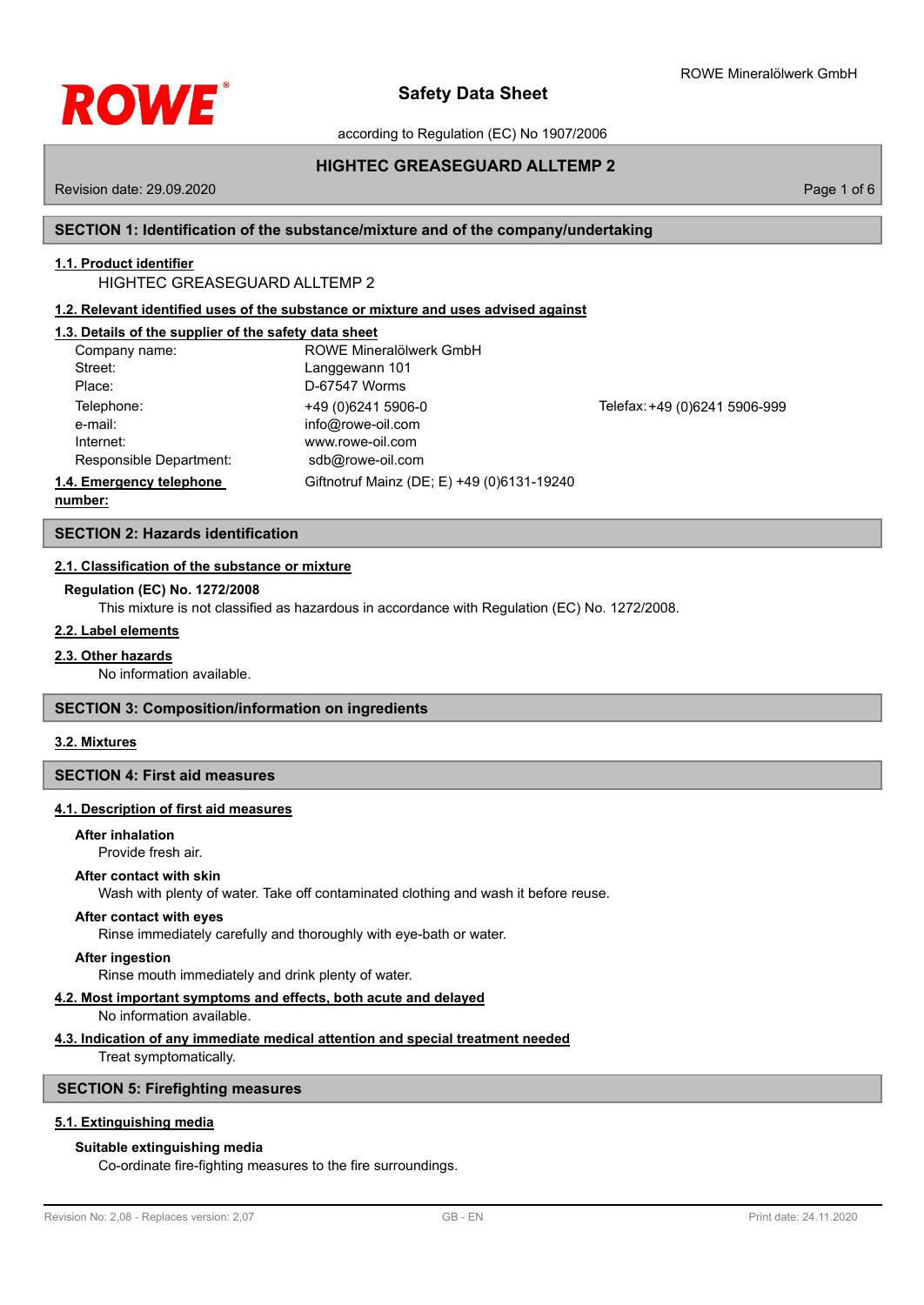

according to Regulation (EC) No 1907/2006

# **HIGHTEC GREASEGUARD ALLTEMP 2**

Revision date: 29.09.2020 Page 2 of 6

## **5.2. Special hazards arising from the substance or mixture**

# Non-flammable.

# **5.3. Advice for firefighters**

In case of fire: Wear self-contained breathing apparatus.

#### **Additional information**

Collect contaminated fire extinguishing water separately. Do not allow entering drains or surface water.

# **SECTION 6: Accidental release measures**

#### **6.1. Personal precautions, protective equipment and emergency procedures**

Use personal protection equipment.

## **6.2. Environmental precautions**

# Do not allow to enter into surface water or drains.

Take up mechanically. Treat the recovered material as prescribed in the section on waste disposal. **6.3. Methods and material for containment and cleaning up**

#### **6.4. Reference to other sections**

Safe handling: see section 7 Personal protection equipment: see section 8 Disposal: see section 13

### **SECTION 7: Handling and storage**

#### **7.1. Precautions for safe handling**

#### **Advice on safe handling**

No special measures are necessary.

#### **Advice on protection against fire and explosion**

No special fire protection measures are necessary.

### **7.2. Conditions for safe storage, including any incompatibilities**

### **Requirements for storage rooms and vessels**

Keep container tightly closed.

### **Hints on joint storage**

No special measures are necessary.

### **Further information on storage conditions**

Keep/Store only in original container. Do not store at temperatures below: 0 °C; Do not store at temperatures above: 40 °C Recommended storage temperature: 10 °C - 30 °C Protect against direct sunlight. Keep away from heat.

### **SECTION 8: Exposure controls/personal protection**

### **8.1. Control parameters**

#### **8.2. Exposure controls**



#### **Protective and hygiene measures**

Take off contaminated clothing. Wash hands before breaks and after work. When using do not eat or drink.

## **Eye/face protection**

Wear eye protection/face protection.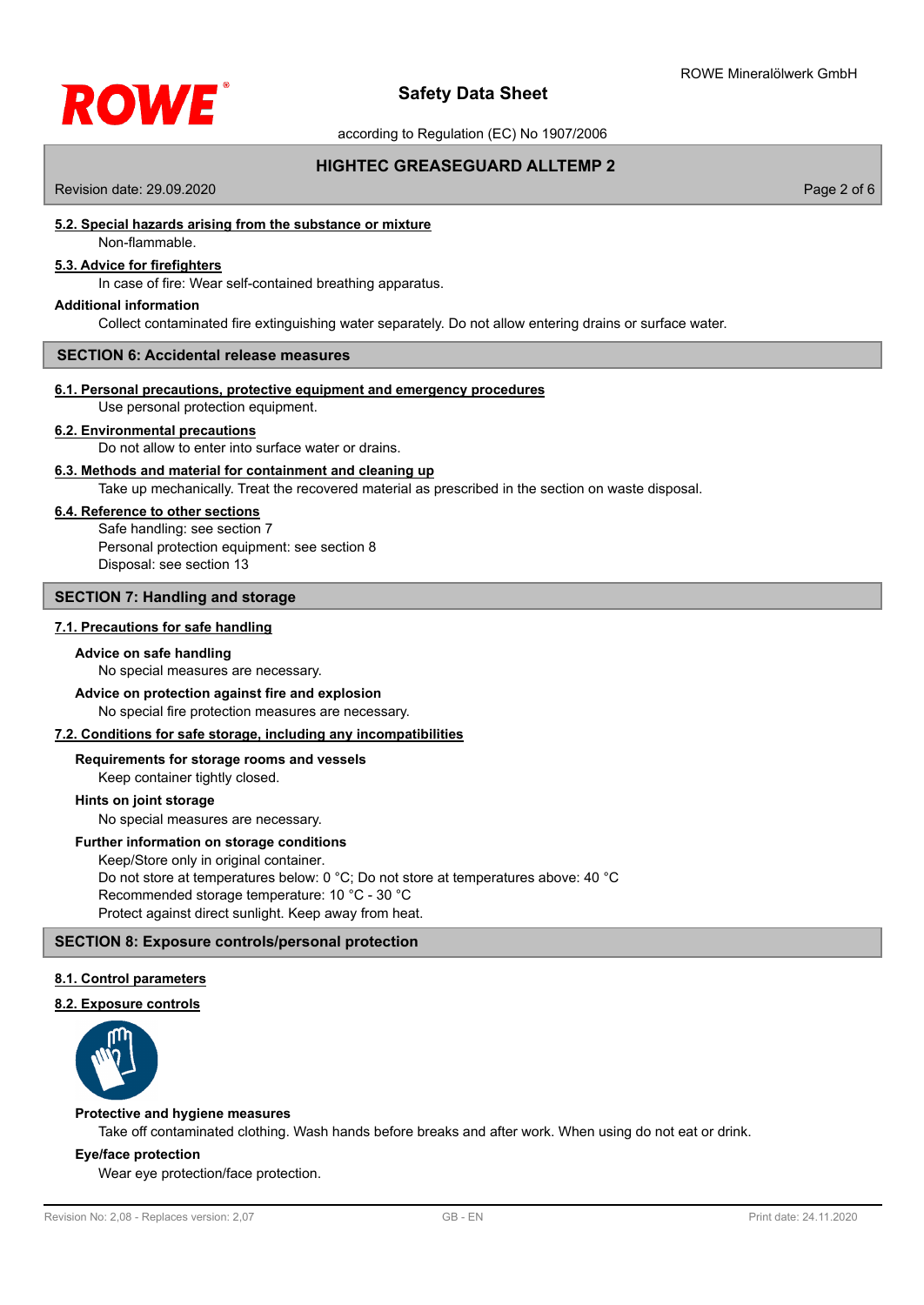

according to Regulation (EC) No 1907/2006

# **HIGHTEC GREASEGUARD ALLTEMP 2**

Revision date: 29.09.2020 Page 3 of 6

## **Hand protection**

When handling with chemical substances, protective gloves must be worn with the CE-label including the four control digits. The quality of the protective gloves resistant to chemicals must be chosen as a function of the specific working place concentration and quantity of hazardous substances. For special purposes, it is recommended to check the resistance to chemicals of the protective gloves mentioned above together with the supplier of these gloves.

## **Skin protection**

Wear suitable protective clothing.

### **Respiratory protection**

In case of inadequate ventilation wear respiratory protection.

## **SECTION 9: Physical and chemical properties**

# **9.1. Information on basic physical and chemical properties**

| Physical state:                                | solid (Paste)  |                               |
|------------------------------------------------|----------------|-------------------------------|
| Colour:                                        | blue           |                               |
| Odour:                                         | characteristic |                               |
| pH-Value:                                      |                | not determined                |
| Changes in the physical state                  |                |                               |
| Melting point:                                 |                | $>260$ °C                     |
| Initial boiling point and boiling range:       |                | $>250$ °C                     |
| Flash point:                                   |                | $>200$ °C                     |
| <b>Flammability</b>                            |                |                               |
| Solid:                                         |                | not determined                |
| Gas:                                           |                | not applicable                |
| Lower explosion limits:                        |                | not determined                |
| Upper explosion limits:                        |                | not determined                |
| <b>Auto-ignition temperature</b>               |                |                               |
| Solid:                                         |                | not determined                |
| Gas:                                           |                | not applicable                |
| Decomposition temperature:                     |                | not determined                |
| <b>Oxidizing properties</b><br>Not oxidising.  |                |                               |
| Vapour pressure:                               |                | not determined                |
| Density (at 20 °C):                            |                | $\sim 0.92$ g/cm <sup>3</sup> |
| Water solubility:                              |                | Immiscible                    |
| Solubility in other solvents<br>not determined |                |                               |
| Partition coefficient:                         |                | not determined                |
| Vapour density:                                |                | not determined                |
| Evaporation rate:                              |                | not determined                |
| 9.2. Other information                         |                |                               |
| Solid content:                                 |                | not determined                |

# **SECTION 10: Stability and reactivity**

#### **10.1. Reactivity**

No hazardous reaction when handled and stored according to provisions.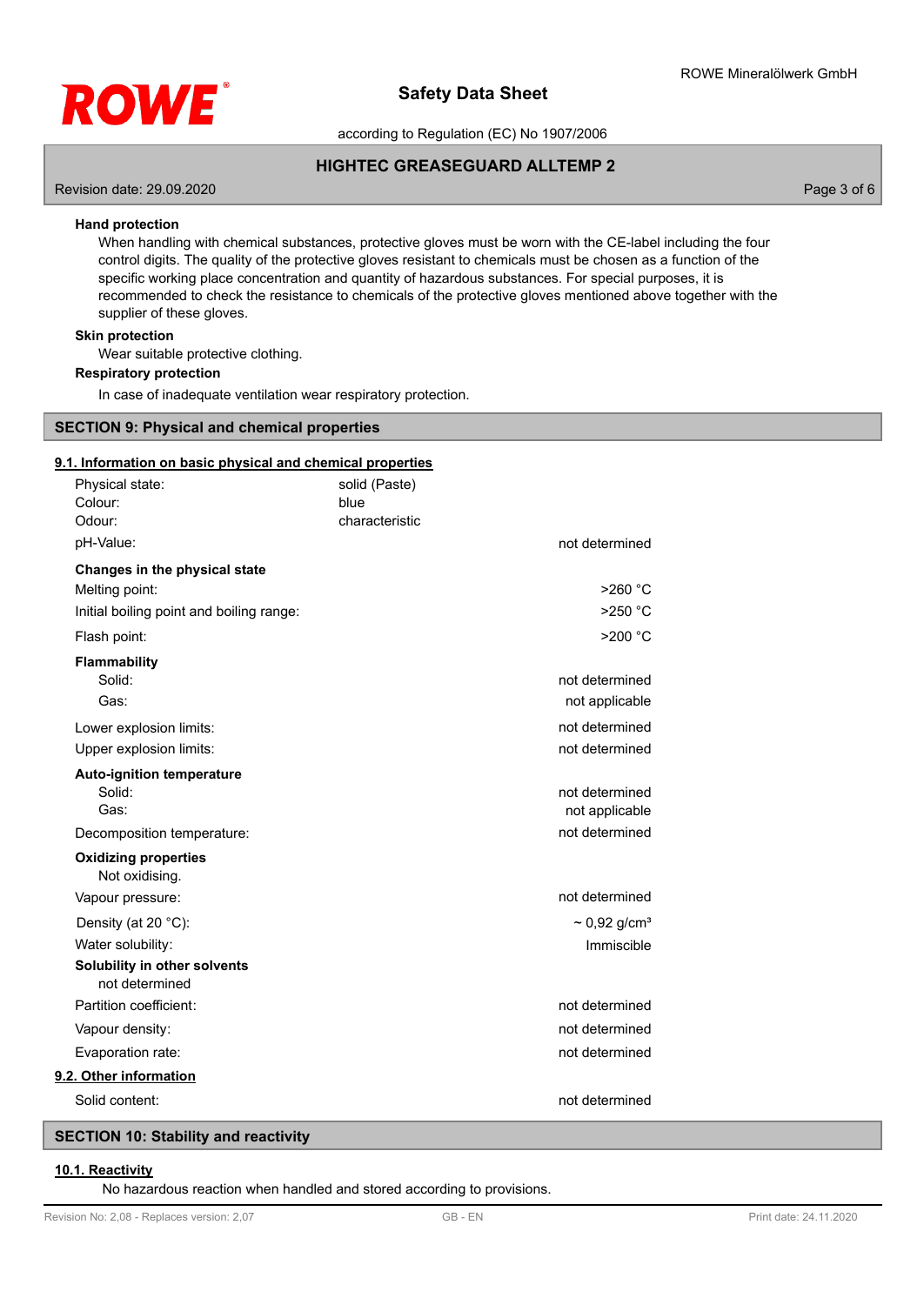

according to Regulation (EC) No 1907/2006

# **HIGHTEC GREASEGUARD ALLTEMP 2**

Revision date: 29.09.2020 Page 4 of 6

## **10.2. Chemical stability**

The product is stable under storage at normal ambient temperatures.

#### **10.3. Possibility of hazardous reactions**

No known hazardous reactions.

## **10.4. Conditions to avoid**

none

## **10.5. Incompatible materials**

No information available.

## **10.6. Hazardous decomposition products**

No known hazardous decomposition products.

### **SECTION 11: Toxicological information**

# **11.1. Information on toxicological effects**

## **SECTION 12: Ecological information**

### **12.1. Toxicity**

# The product is not: Ecotoxic.

**12.2. Persistence and degradability**

The product has not been tested.

## **12.3. Bioaccumulative potential**

The product has not been tested.

### **12.4. Mobility in soil**

The product has not been tested.

### **12.5. Results of PBT and vPvB assessment**

The product has not been tested.

## **12.6. Other adverse effects**

No information available.

## **Further information**

Avoid release to the environment.

### **SECTION 13: Disposal considerations**

### **13.1. Waste treatment methods**

### **Disposal recommendations**

Do not allow to enter into surface water or drains. Dispose of waste according to applicable legislation. The waste codes stated are recommendations based on the expected use of the substance and may be re-assigned to other waste codes by the user, if applicable.

## **List of Wastes Code - residues/unused products**

130205 OIL WASTES AND WASTES OF LIQUID FUELS (EXCEPT EDIBLE OILS, AND THOSE IN CHAPTERS 05, 12 AND 19); waste engine, gear and lubricating oils; mineral-based non-chlorinated engine, gear and lubricating oils; hazardous waste

### **List of Wastes Code - used product**

OIL WASTES AND WASTES OF LIQUID FUELS (EXCEPT EDIBLE OILS, AND THOSE IN CHAPTERS 05, 12 AND 19); waste engine, gear and lubricating oils; mineral-based non-chlorinated engine, gear and lubricating oils; hazardous waste 130205

## **Contaminated packaging**

Wash with plenty of water. Completely emptied packages can be recycled.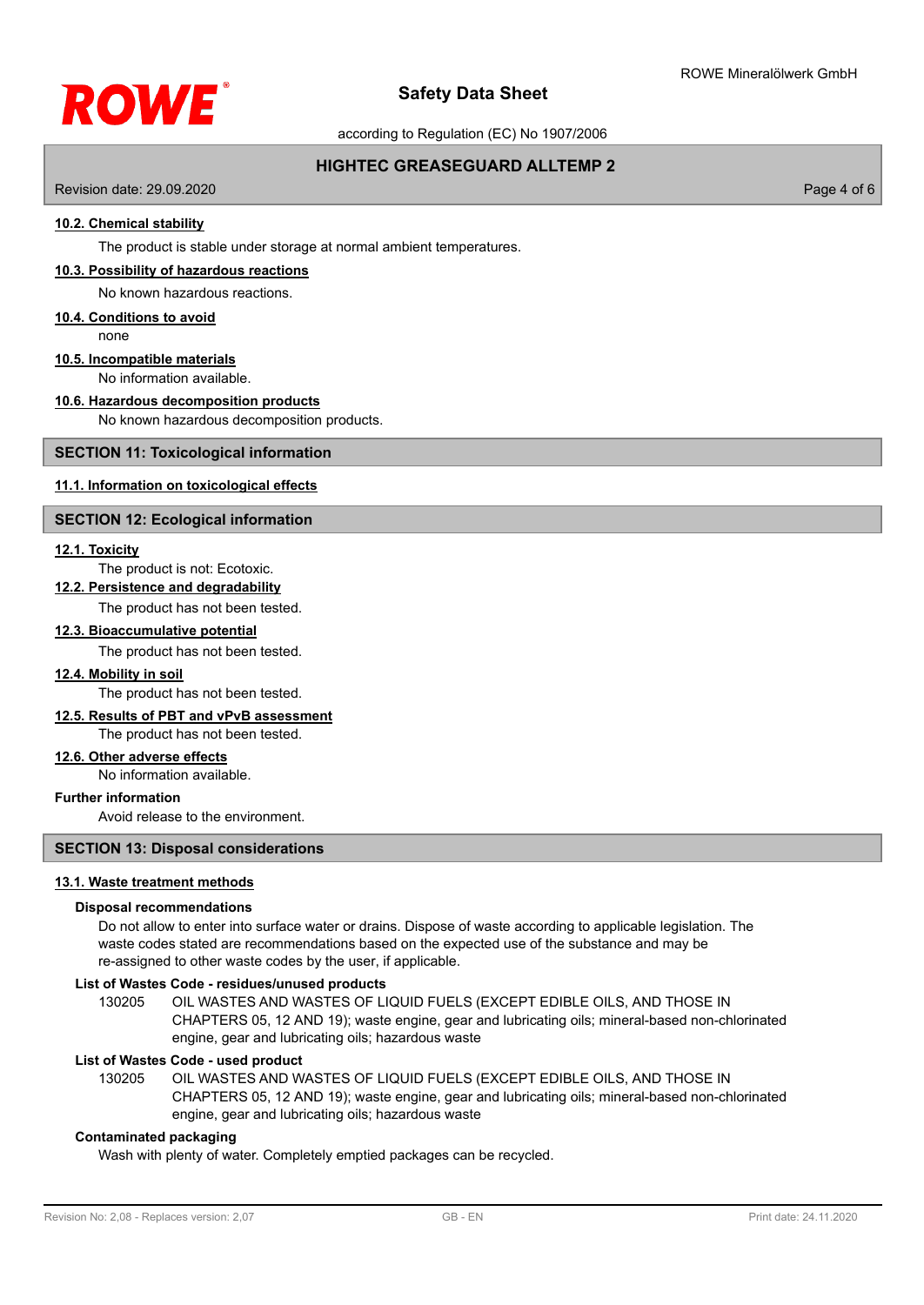

ROWE Mineralölwerk GmbH

according to Regulation (EC) No 1907/2006

# **HIGHTEC GREASEGUARD ALLTEMP 2**

Revision date: 29.09.2020 **Page 5 of 6** 

# **SECTION 14: Transport information**

| No dangerous good in sense of this transport regulation. |
|----------------------------------------------------------|
| No dangerous good in sense of this transport regulation. |
| No dangerous good in sense of this transport regulation. |
| No dangerous good in sense of this transport regulation. |
|                                                          |

| Inland waterways transport (ADN)                                                 |                                                                                                      |  |  |
|----------------------------------------------------------------------------------|------------------------------------------------------------------------------------------------------|--|--|
| 14.1. UN number:                                                                 | No dangerous good in sense of this transport regulation.                                             |  |  |
| 14.2. UN proper shipping name:                                                   | No dangerous good in sense of this transport regulation.                                             |  |  |
| 14.3. Transport hazard class(es):                                                | No dangerous good in sense of this transport regulation.                                             |  |  |
| 14.4. Packing group:                                                             | No dangerous good in sense of this transport regulation.                                             |  |  |
| <b>Marine transport (IMDG)</b>                                                   |                                                                                                      |  |  |
| 14.1. UN number:                                                                 | No dangerous good in sense of this transport regulation.                                             |  |  |
| 14.2. UN proper shipping name:                                                   | No dangerous good in sense of this transport regulation.                                             |  |  |
| 14.3. Transport hazard class(es):                                                | No dangerous good in sense of this transport regulation.                                             |  |  |
| 14.4. Packing group:                                                             | No dangerous good in sense of this transport regulation.                                             |  |  |
| Air transport (ICAO-TI/IATA-DGR)                                                 |                                                                                                      |  |  |
| 14.1. UN number:                                                                 | No dangerous good in sense of this transport regulation.                                             |  |  |
| 14.2. UN proper shipping name:                                                   | No dangerous good in sense of this transport regulation.                                             |  |  |
| 14.3. Transport hazard class(es):                                                | No dangerous good in sense of this transport regulation.                                             |  |  |
| 14.4. Packing group:                                                             | No dangerous good in sense of this transport regulation.                                             |  |  |
| 14.5. Environmental hazards                                                      |                                                                                                      |  |  |
| ENVIRONMENTALLY HAZARDOUS:                                                       | no                                                                                                   |  |  |
| 14.6. Special precautions for user                                               |                                                                                                      |  |  |
| No dangerous good in sense of this transport regulation.                         |                                                                                                      |  |  |
| 14.7. Transport in bulk according to Annex II of Marpol and the IBC Code         |                                                                                                      |  |  |
| No dangerous good in sense of this transport regulation.                         |                                                                                                      |  |  |
| <b>SECTION 15: Regulatory information</b>                                        |                                                                                                      |  |  |
|                                                                                  | 15.1. Safety, health and environmental regulations/legislation specific for the substance or mixture |  |  |
| EU regulatory information                                                        |                                                                                                      |  |  |
| Information according to 2012/18/EU                                              | Not subject to 2012/18/EU (SEVESO III)                                                               |  |  |
| (SEVESO III):                                                                    |                                                                                                      |  |  |
| National regulatory information                                                  |                                                                                                      |  |  |
| Water hazard class (D):                                                          | 1 - slightly hazardous to water                                                                      |  |  |
| 15.2. Chemical safety assessment                                                 |                                                                                                      |  |  |
| Chemical safety assessments for substances in this mixture were not carried out. |                                                                                                      |  |  |
| <b>SECTION 16: Other information</b>                                             |                                                                                                      |  |  |
|                                                                                  |                                                                                                      |  |  |

# **Changes**